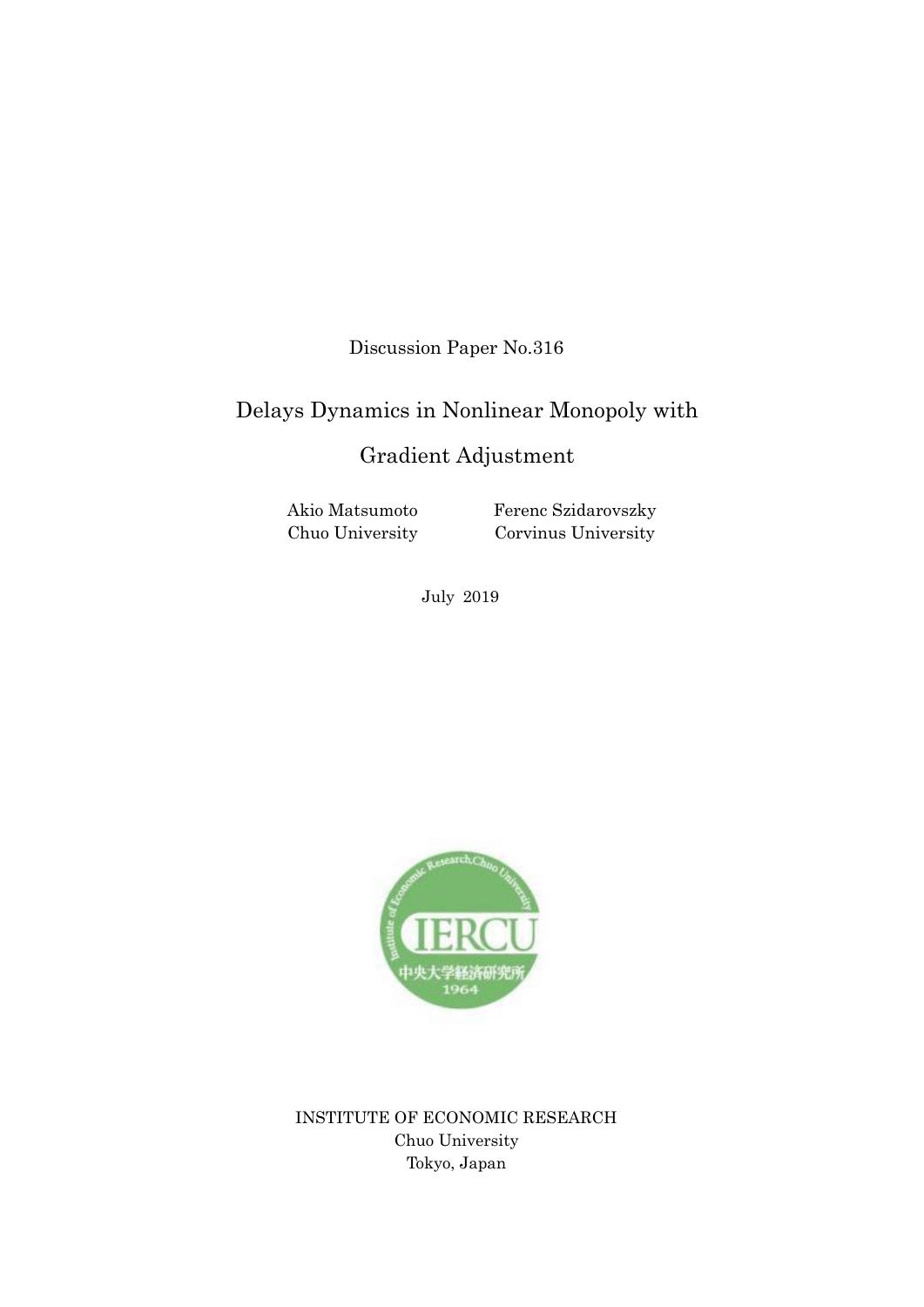# Delay Dynamics in Nonlinear Monopoly with Gradient Adjustment

Akio Matsumoto<sup>†</sup> Ferenc Szidarovszky<sup>‡</sup>

#### Abstract

Nonlinear dynamic monopoly is considered, when the Örm does not have an analytic form of its profit function, but it can observe its value at any time. This is the case when the price function is unknown. In applying gradient dynamics, the marginal profit is approximated by finite differences based on two past profit observations. Stability conditions are derived first with discrete time scales, which are also applied in special cases. Two models of continuous dynamics are then introduced. The first is a natural modification of the discrete model, and the other includes an inertia coefficient with the derivative. In each case a delay differential equation is obtained with two delays. Stability conditions are derived and the stability switching curves are constructed and illustrated.

Keywords Gradient adjustment, Boundedly rational monoply, Discretetime dynamics, Continuous-time dynamics, Stability switching curves

Some parts of this paper was presented at a seminar at Institute of Economic Research, Chuo University. The authors are grateful to the participants for their comments. The first authors highly acknowledge the Önancial supports from the Japan Society for the Promotion of Science (Grant-in-Aid for Scientific Research (C) 18K0163) and from Chuo University (Grant for special research).

<sup>&</sup>lt;sup>†</sup>Department of Economics, Chuo University, 742-1, Higashi-Nakano, Hachio ji, Tokyo, 192-0393, Japan, akiom@tamacc.chuo-u.ac.jp.

<sup>&</sup>lt;sup>‡</sup>Department of Mathematics, Corvinus University, Budapest, Fövám tér 8, 1093, Hungary, szidarka@gmail.com.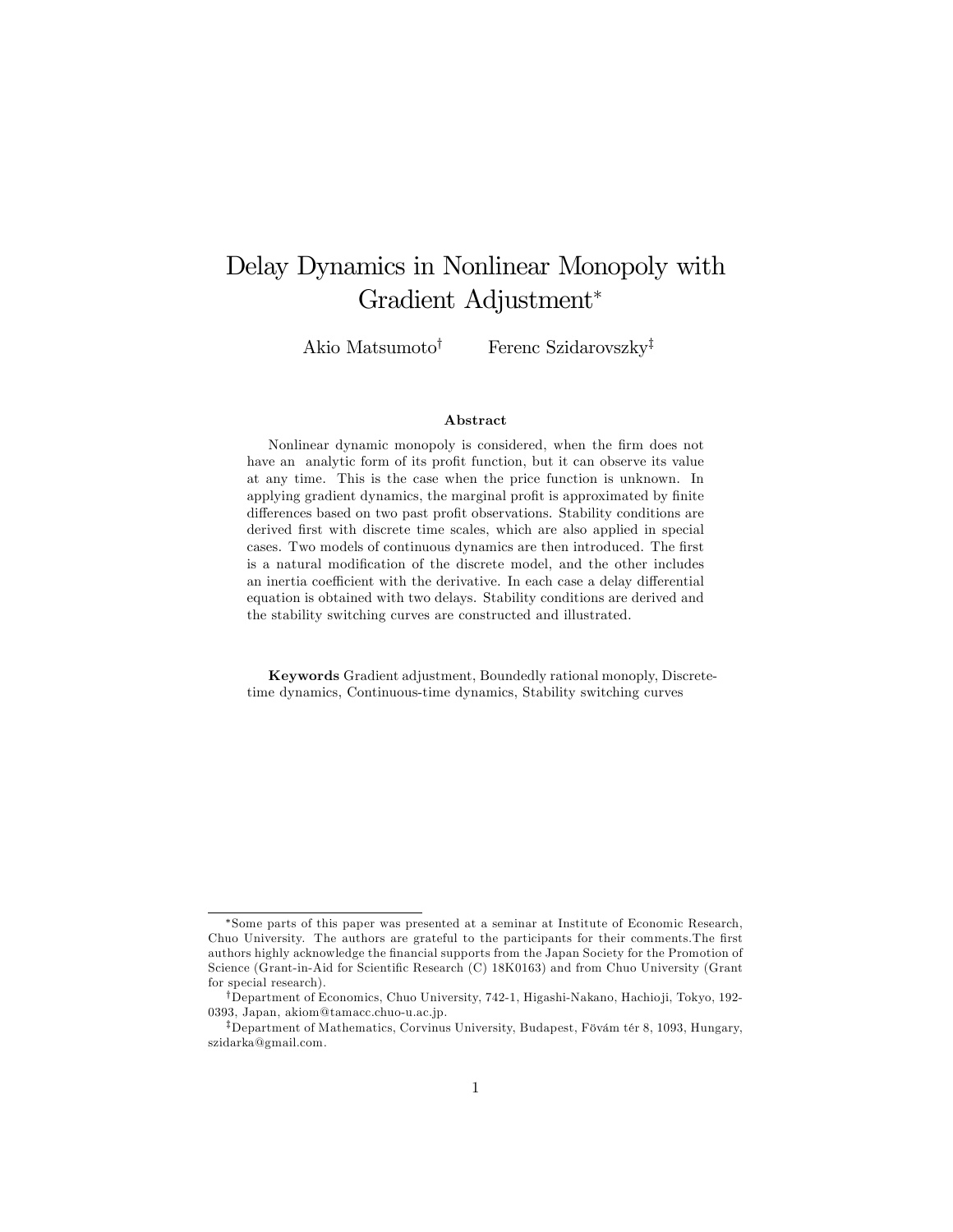#### 1 Introduction

It is well-known that a monopolist in an elementary textbook of microeconomics is assumed to be rational in the sense that it has the perfect information on the market and instantaneous responses to changing circumstances. Accordingly, such a monopolist can choose the levels of price and output that maximizes its overall profit and can adjust its decisions in no time if some exogeneous changes occur. It is also well-known that the decision makers in real world are boundedly rational and thus have to make a decision under limited information and delayed responses.<sup>1</sup> We can say this behavioral difference in other words. The rational monopolist can jump to the optimal point of output and price in one shot without any adjustments. In consequence, output as well as price will not change over time (i.e., no dynamic consideration is necessary) unless environmental phenomenon changes. The boundedly rational monopolist, on the other hand, can make a mistake. It might produce a different amount of output and set a different value of price other than the optimal ones. Noticing the mistake and revising the decision, it experiences time delays in collecting past data of price and output associated with uncertainty, information and implementation delays. Output (and price) will vary in every subsequent time period. The main purpose of this paper is to shed light on such an adjustment or dynamic process of output of the boundedly rational monopolist.

In the existing literature, the gradient method is often adopted to describe the adjustment process of the boundedly rational monopolist toward the profit maximizing output. Accordingly, the monopolist increases the output level if its marginal profit is positive, decreases if negative and maintains the same output level if zero. Two types of models are known to introduce the method, discrete-time models and continuous-time models. It is demonstrated that the former could generate choatic dynamics if the involved nonlinearities are strong enough. Among others, we mention Puu (1995) that follows Baumol and Quandt (1964) constructing a model of monopoly with a linear cost function and a cubic price function with ináection points. Naimzada and Ricchiuti (2008) replace Puu's price function with a cubic function having no inflection points. Askar (2013) assumes a general concave price function. Elsadany and Awad (2015) introduce a log-concave function. In a continuous-time framework, Matsumoto and Szidarovszky  $(2012, 2014)$  build a monopoly model, focusing on the effects caused by time delays and show the delay effect can be a source of complex dynamics as well as simple dynamics. In those studies, it is assumed that the form of the demand function could be known or estimated correctly by using the past history of output and price.<sup>2</sup> In this study, the form of the price function is considered unknown.

The rest of this paper is organized as follows. Section 2 considers the learning process in a discrete-time model. Section 3 considers the same subject in a

 $1$ Clower (1959) calls the former knowledgeable monopolist and the latter ignorant monopolist.

<sup>2</sup>Even if the price function is known, it might be possible that a monopolist is endowed with limited computational skills to solve the profit maximization problem.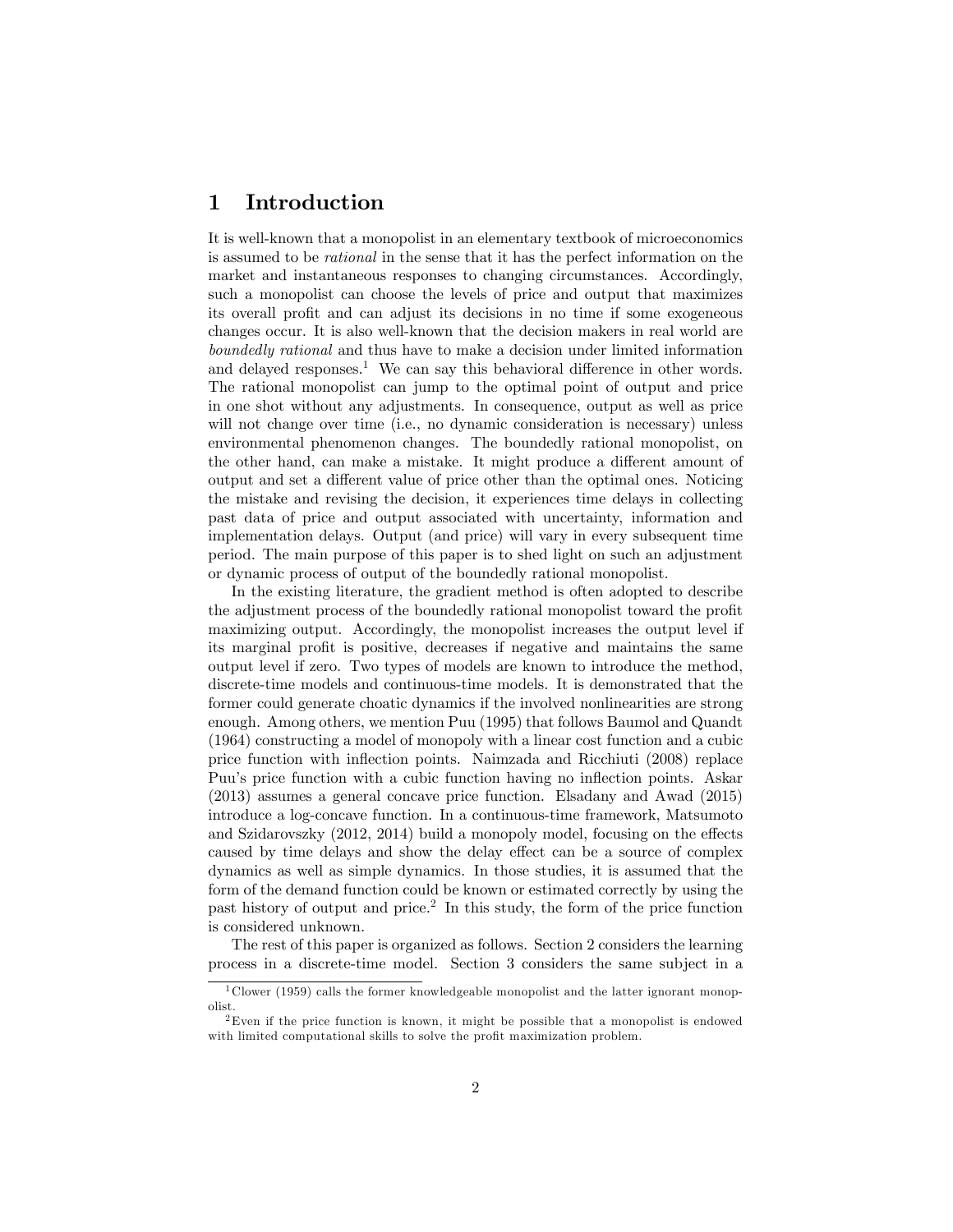continuous-time framework. Section 4 constructs a continuous-time model with inertia. Finally, the concluding remarks and future research directions are given in Section 5.

#### 2 Model

Consider a monopoly that produces one good. Let  $x$  denote its output and  $\pi(x)$  its profit. In the dynamic monopoly models, the firm adjusts its output in proportion to its marginal profit, which is usually called the *gradient adjustment*. In applying best response dynamics the best output selection is used at each time period, however by knowing the best choice, the firm will make this choice at all times, so there is no need to dynamic adjustments. It is assumed that the firm does not have the analytic form of its profit, it can only observe it at each time. Therefore the marginal profit cannot be computed, only its estimates can be assessed.

#### 3 Discrete time dynamics

If discrete time scales are assumed, then the following model can be considered:

$$
x(t) = x(t - \tau_1) + K \frac{\pi(x(t - \tau_1)) - \pi(x(t - \tau_2))}{x(t - \tau_1) - x(t - \tau_2)} \quad (\tau_1 \le \tau_2)
$$
 (1)

where  $t - \tau_1$  and  $t - \tau_2$  are earlier time periods with known profit values, so  $\tau_1$  and  $\tau_2$  are nonnegative integers. In estimating  $\pi'(x(t))$ , it is logical to select the earlier time periods as close to t as possible, so model  $(1)$  becomes

$$
x(t) = x(t-1) + K \frac{\pi(x(t-1)) - \pi(x(t-2))}{x(t-1) - x(t-2)}
$$
\n(2)

where  $K > 0$  is the adjustment coefficient. The asymptotical behavior of this nonlinear model can be obtained by linearization around the steady state  $x^*$ . At the steady state  $x(t) = x(t - \tau_1) = x(t - \tau_2) = x^*$ , and from (1), we have

$$
x(t) = x(t - \tau_1) + K\pi'(z)
$$

with z being between  $x(t - \tau_1)$  and  $x(t - \tau_2)$ . At the steady state z has to be also  $x^*$ , therefore

$$
x^* = x^* + K\pi'(x^*),
$$

implying that  $x^*$  is a stationary point of the profit function. In order to guarantee that the first order condition at  $x^*$  provides maximum, we make the following assumption,

Assumption 1.  $\pi''(x^*) < 0$ .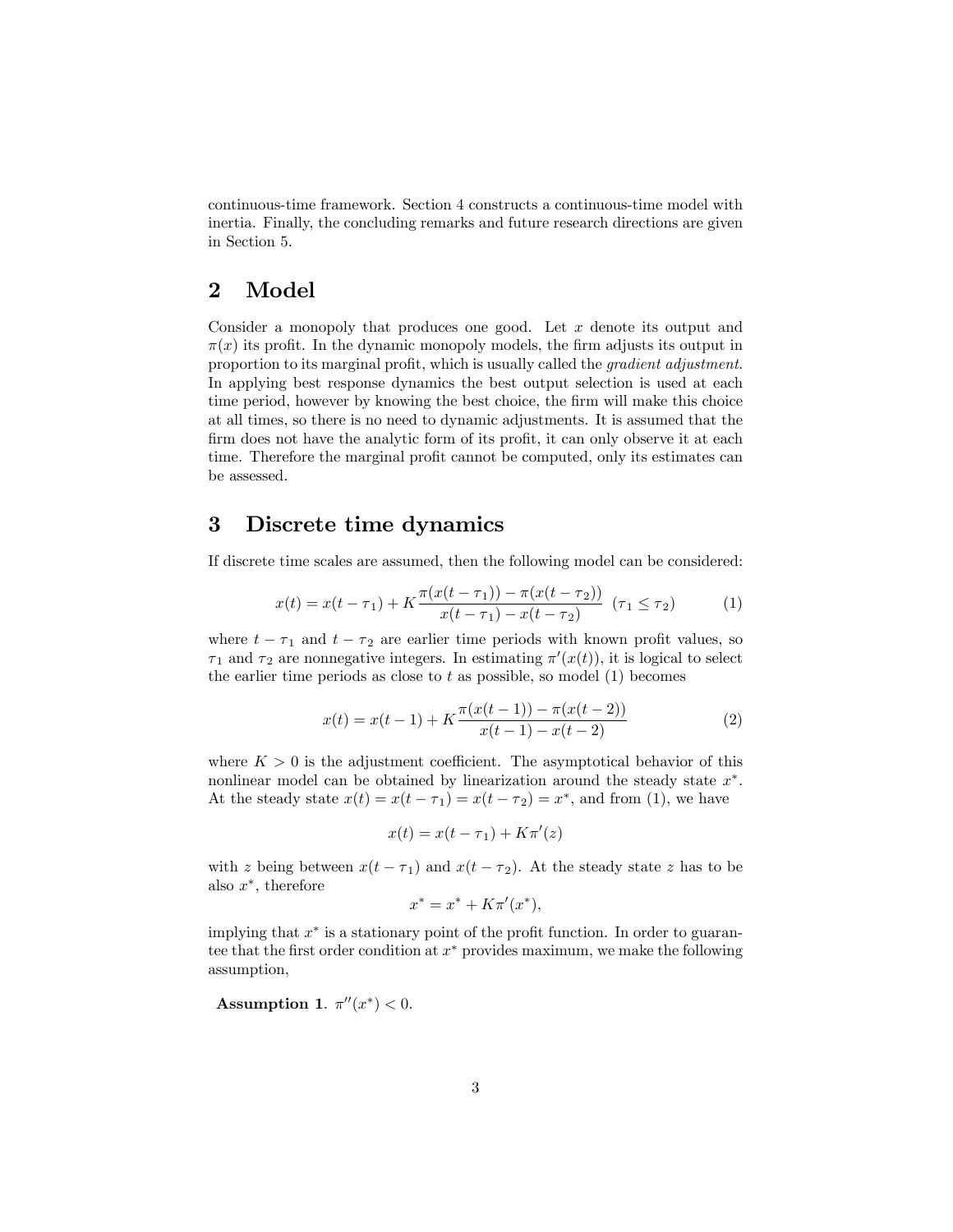Notice that

$$
\frac{\partial x(t)}{\partial x(t-1)} = 1 + K \frac{\pi'(x(t-1)) [x(t-1) - x(t-2)] - [\pi(x(t-1)) - \pi(x(t-2))]}{(x(t-1) - x(t-2))^2}
$$

where the numerator can be written as

$$
\pi'(x(t-1)) (x(t-1) - x(t-2)) + \left[ \pi'(x(t-1)) (x(t-2) - x(t-1)) + \frac{\pi''(z)}{2} (x(t-2) - x(t-1))^2 \right]
$$

where z is between  $x(t-1)$  and  $x(t-2)$ . Therefore

$$
\frac{\partial x(t)}{\partial x(t-1)} = 1 + K \frac{\pi''(z)}{2}.
$$

At the equilibrium  $z = x^*$ , therefore this derivative becomes

$$
\frac{\partial x(t)}{\partial x(t-1)} = 1 + K \frac{\pi''(x^*)}{2}.
$$

Similarly,

$$
\frac{\partial x(t)}{\partial x(t-2)} = K \frac{\pi''(x^*)}{2}
$$

at the steady state.

By introducing the notation

$$
A=K\frac{\pi''(x^*)}{2},
$$

the linearized equation becomes

$$
x(t) = (A+1)x(t-1) + Ax(t-2)
$$
\n(3)

with characteristic equation

$$
\lambda^2 - (A+1)\lambda - A = 0. \tag{4}
$$

The steady state is locally asymptotically stable if

$$
\pm(A+1) - A + 1 > 0
$$

$$
-A < 1
$$

which can be simplified as  $-1 < A < 0$ .

**Proposition 1** The steady state of dynamic equation  $(2)$  is locally asymptotically stable if  $-1 < A < 0$  and locally unstable if  $A < -1$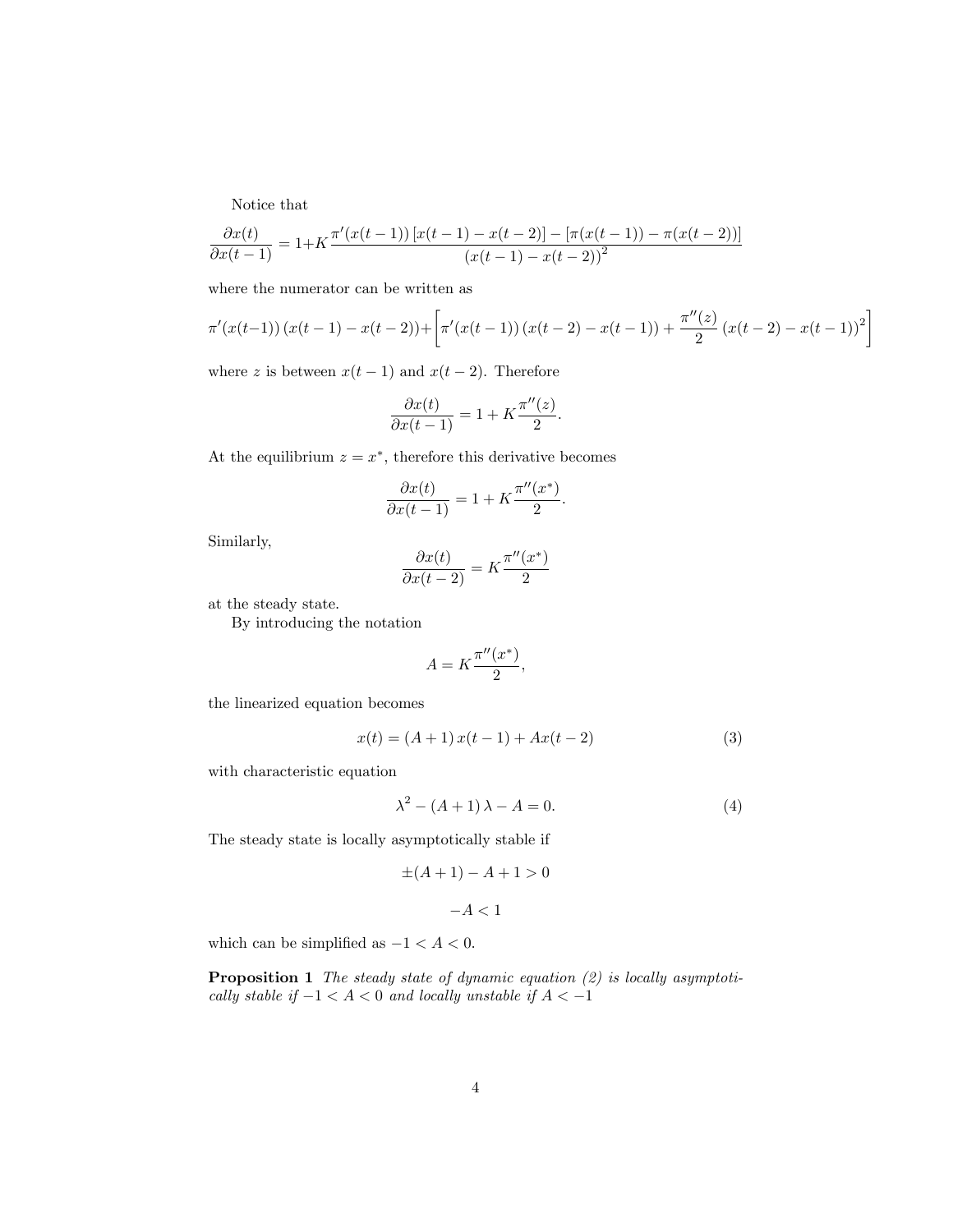Next we will show two examples with different forms of the price function where this general stability condition applies. Askar (2013) assumes a general concave price function,

$$
p = a - bx^{\alpha}, \ \alpha \in \mathbb{Z}^{+}.
$$
 (5)

With a marginal cost  $c$ , the profit function is

$$
\pi(x) = (p - c)x = (a - c)x - bx^{1 + \alpha}
$$

and its second derivative at the equilibrium point  $x^*$  is

$$
\pi''(x^*) = -\alpha b(1+\alpha) \left(\frac{a-c}{(1+\alpha)b}\right)^{\frac{\alpha-1}{\alpha}}
$$

where  $x^*$  solves  $\pi'(x^*) = 0$ . Apparently the profit function satisfies the secondorder condition for profit maximization  $\pi''(x^*) < 0$ , the stability condition is, according to Proposition 1,

$$
-A = -\frac{K}{2}\pi''(x^*) = \frac{K}{2}\alpha b(1+\alpha)\left(\frac{a-c}{(1+\alpha)b}\right)^{\frac{\alpha-1}{\alpha}} < 1\tag{6}
$$

that is identical with the condition given in his Proposition. The price function assumed by Naimzada and Ricciuti (2008) is (5) with  $\alpha = 3$  and the corresponding stability condition is obtained from (6) as

$$
12Kb\left(\frac{a-c}{4b}\right)^{\frac{2}{3}}<2
$$

that is, needless to say, the same as the one given in their Proposition. Elsadany and Awad (2016) consider the case in which the price function is log-concave,

$$
p = a - b \ln x.
$$

The profit function is

$$
\pi(x) = (a - c)x - bx \ln x
$$

and its second-derivative at the equilibrium  $x^*$  is

$$
\pi''(x^*) = -\frac{b}{x^*}
$$

where  $x^*$  solves  $\pi'(x^*) = 0$ . They adopt the growth rate dynamics with the gradient method in which the adjustment coefficient  $K$  should be replaced by  $Kx(t-1)$  in (2). Hence the stability condition is

$$
-A = -\frac{Kx^*}{2}\pi''(x^*) = \frac{Kb}{2} < 1
$$

which is the same as the stability condition given in their Theorem 1.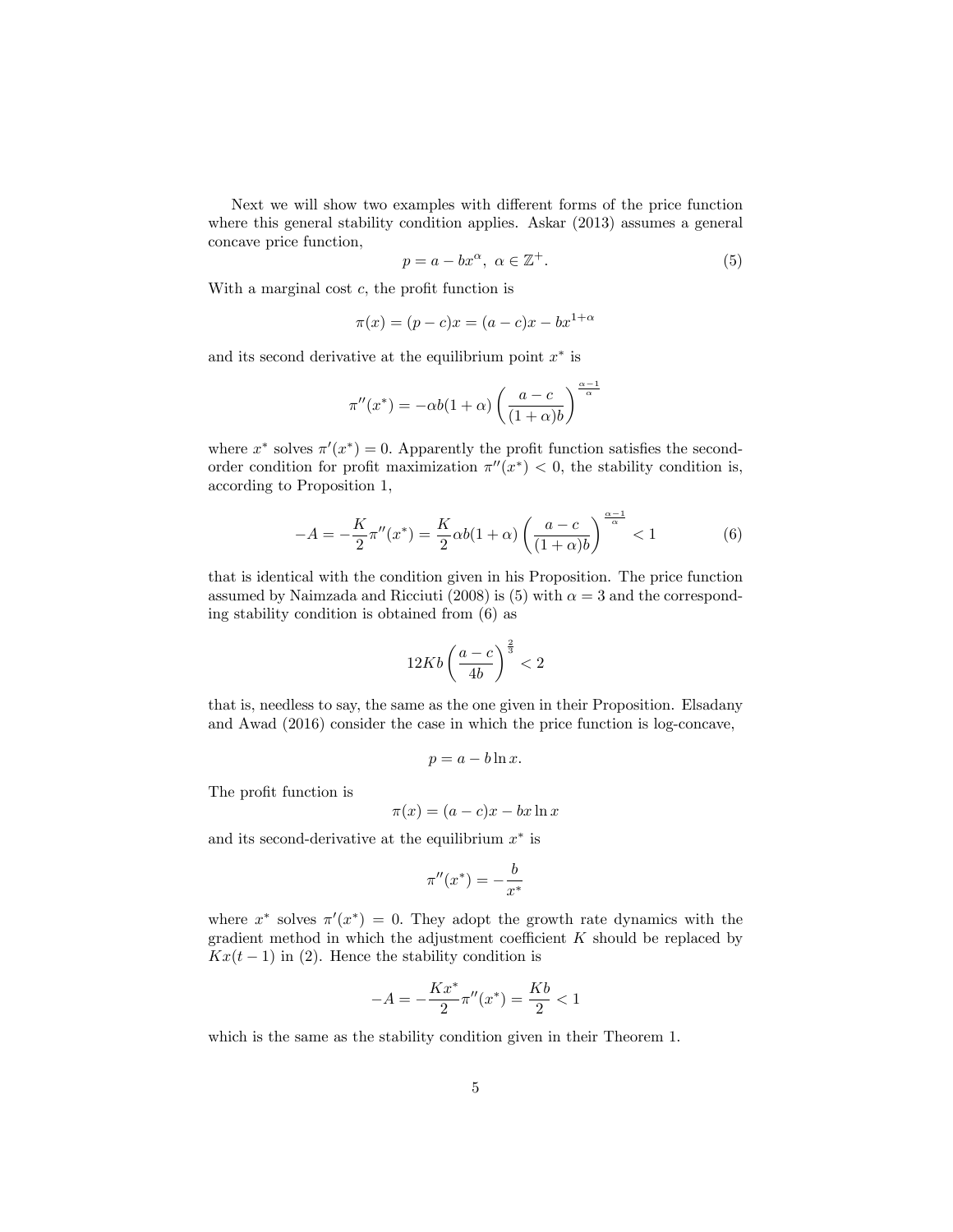We now consider the stability conditions of the more general delay difference equation,

$$
x(t) = \alpha x(t - m) + \beta x(t - k)
$$
\n(7)

where k and m are coprime intergers,  $k > m > 0$ ,  $\alpha = A + 1$  and  $\beta = A < 0$ . If we assume  $-1 < A < 0$ , then

$$
|\alpha| + |\beta| = |A+1| + |A| = 1.
$$

Under this special condition, according to Corollary 3.1 of Čermák and Jánský (2015), the steady state of (7) is asumptotically stable if  $\alpha^k \beta^m < 0$  for any such k and m. Since  $A + 1 > 0$  and  $A < 0$ , it is clear that

$$
\alpha^k \beta^m = (A+1)^k A^m < 0 \text{ if } m \text{ is odd.}
$$

We then have the following result with  $m = 1$ .

**Proposition 2** If  $-1 < A < 0$ , then the steady state of the following delay difference equation is locally asymptotically stable for any  $k \geq 2$ ,

$$
x(t) = x(t-1) + K \frac{\pi(x(t-1)) - \pi(x(t-k))}{x(t-1) - x(t-k)}.
$$

### 4 Continuous time dynamics I

Considering continuous time scales, the direction  $\dot{x}(t)$  of the output change is determined, and in this case  $x(t)$  might be already known. Equation (1) can be modified as

$$
\dot{x}(t) = K \frac{\pi(x(t-\tau_1)) - \pi(x(t-\tau_2))}{x(t-\tau_1) - x(t-\tau_2)}
$$
\n(8)

where the case of  $\tau_1 = 0$  is possible. Similar to the discrete case, at the steady state

$$
\frac{\partial \dot{x}(t)}{\partial x(t-\tau_1)} = K \frac{\pi''(x^*)}{2} = A
$$

and

$$
\frac{\partial \dot{x}(t)}{\partial x(t-\tau_2)} = K \frac{\pi''(x^*)}{2} = A.
$$

So the linearized model has the form

$$
\dot{x}(t) = Ax(t - \tau_1) + Ax(t - \tau_2). \tag{9}
$$

with characteristic equation

$$
\lambda - Ae^{-\lambda \tau_1} - Ae^{-\lambda \tau_2} = 0.
$$
\n(10)

**Case 0:**  $\tau_1 = 0, \ \tau_2 = 0.$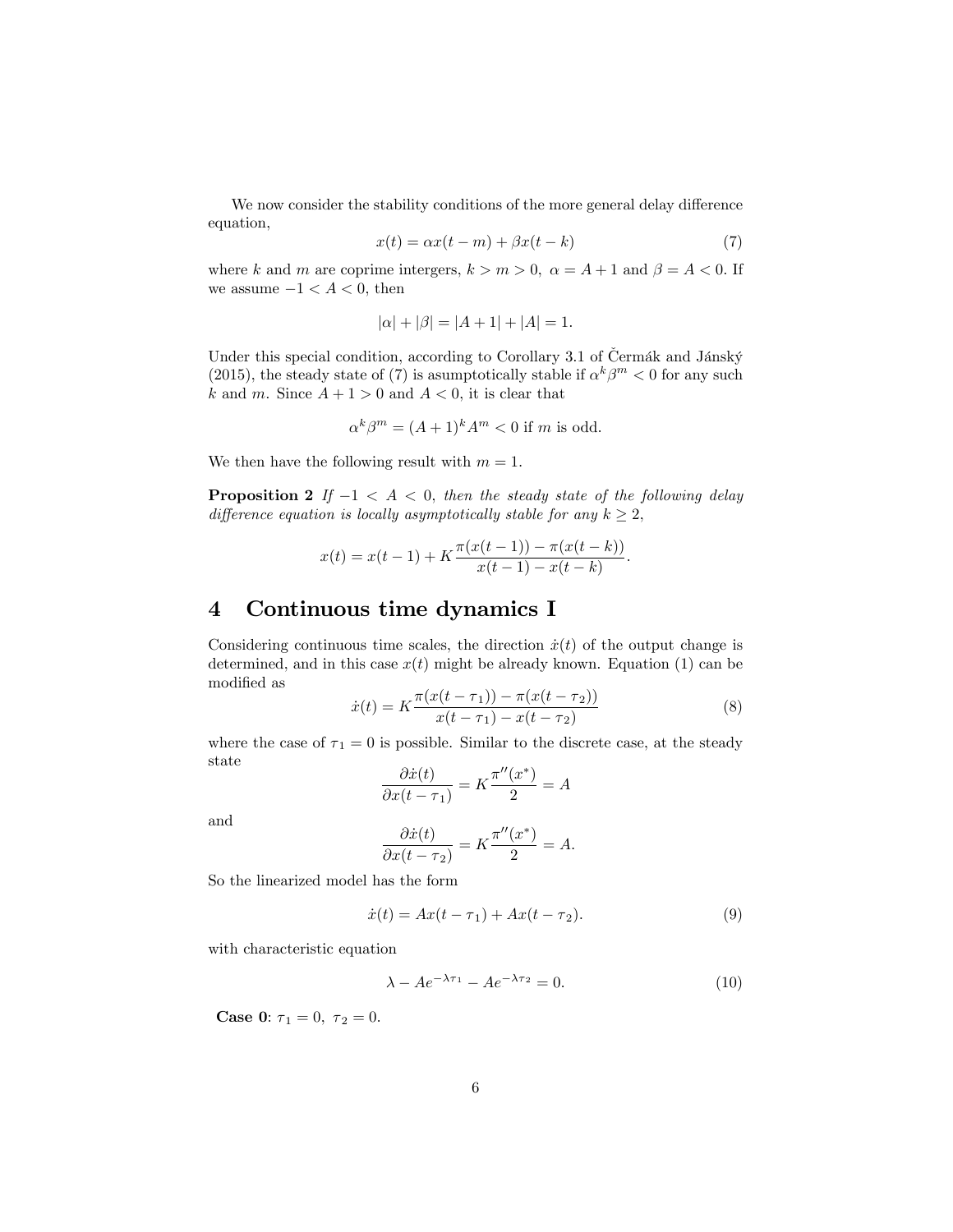Consider first the no-delay case as a benchmark. The characteristic equation (10) with  $\tau_1 = \tau_2 = 0$  is

$$
\lambda = 2A.
$$

The steady state is locally asymptotically stable since  $A < 0$ .

**Case 1:**  $\tau_1 = 0, \ \tau_2 > 0$ 

Consider now the special case of  $\tau_1 = 0$ . Then equation (10) is reduced to a one-delay equation,

$$
\lambda - A - Ae^{-\lambda \tau_2} = 0. \tag{11}
$$

As is already seen, the steady state is locally asymptotically stable at  $\tau_2 = 0$ . As the value of  $\tau_2$  increases, stability might be lost, when  $\lambda = i\omega \ (\omega > 0)$ . Assuming positive value of  $\omega$  does not restrict generality, since if  $\lambda$  is an eigenvalue, then its complex conjugate is also an eigenvalue. Substituting this value of  $\lambda$  into equation (11), we have

$$
i\omega - A - A\left(\cos \omega \tau_2 - i\sin \omega \tau_2\right) = 0.
$$

The separation of the real and imaginary parts gives

$$
A + A \cos \omega \tau_2 = 0,
$$
  

$$
\omega + A \sin \omega \tau_2 = 0.
$$

The first equation implies that  $\cos \omega \tau_2 = -1$ , so  $\sin \omega \tau_2 = 0$  which contradicts the second equation. Therefore there is no stability switch.<sup>3</sup>

**Proposition 3** If  $\tau_1 = 0$ , then the steady state is locally asymptotically stable with all  $\tau_2 > 0$ .

Case 2:  $\tau_1 > 0$ ,  $\tau_2 > 0$ 

In the general case of  $\tau_1 > 0$  and  $\tau_2 > 0$ , equation (10) can be rewritten as

$$
P_0(\lambda) + P_1(\lambda)e^{-\lambda \tau_1} + P_2(\lambda)e^{-\lambda \tau_2} = 0 \tag{12}
$$

with

$$
P_0(\lambda) = \lambda
$$
 and  $P_1(\lambda) = P_2(\lambda) = -A$ .

Before looking for stability switching curves, the following conditions should be verified (Gu et al.  $(2005)$ ):

(i)  $\deg[P_0(\lambda)] \ge \max \{ \deg[P_1(\lambda)] , \deg[P_2(\lambda)] \}.$ 

(ii) 
$$
P_0(0) + P_1(0) + P_2(0) \neq 0
$$
.

<sup>&</sup>lt;sup>3</sup>Mathematically, we have the same result if  $\tau_1 > 0$  and  $\tau_2 = 0$ . However this symmetric case is assumed away by assumption  $\tau_1 < \tau_2$ .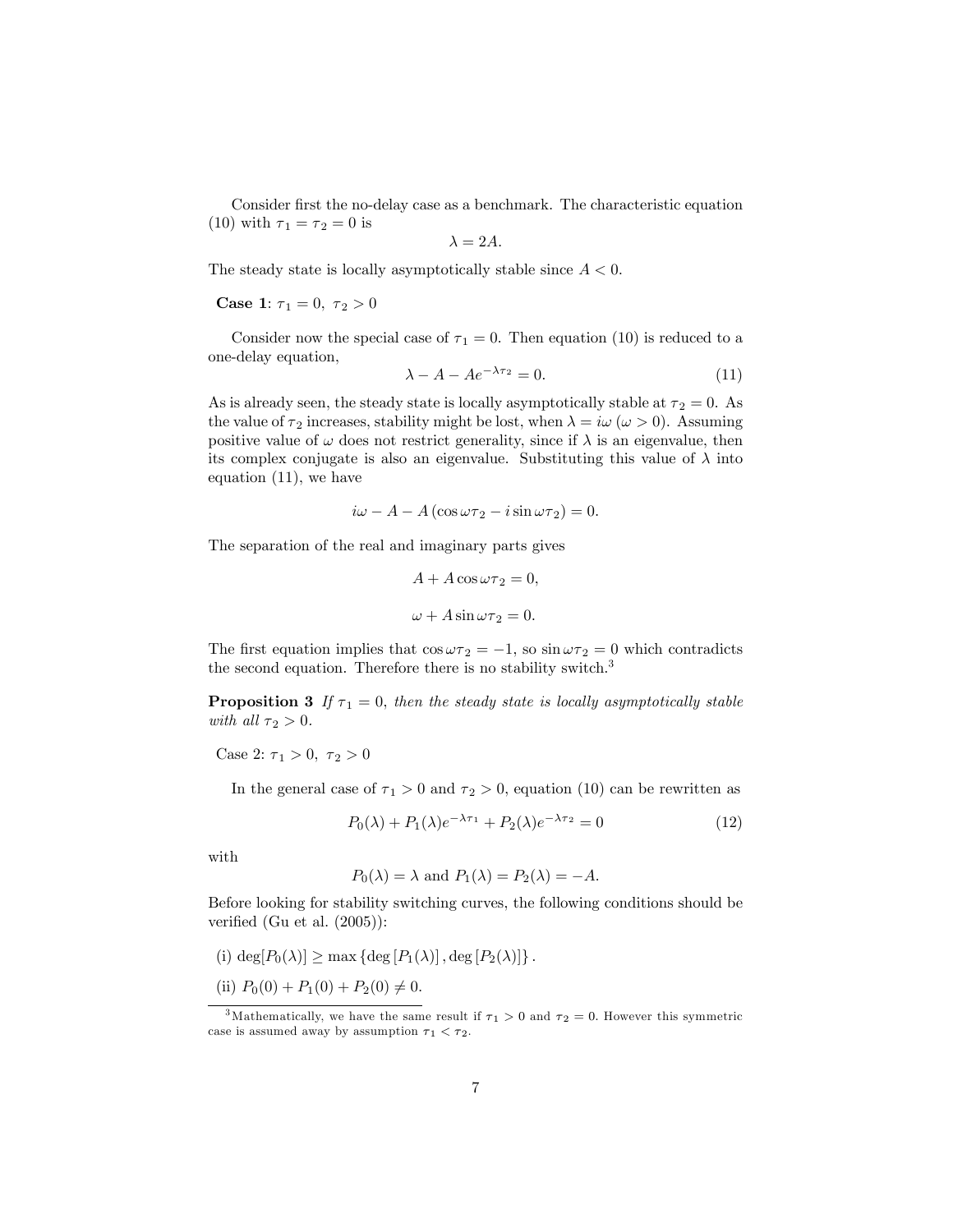(iii) The polynomials  $P_0(\lambda)$ ,  $P_1(\lambda)$  and  $P_2(\lambda)$  do not have any common roots.

(iv) 
$$
\lim_{\lambda \to \infty} \left( \left| \frac{P_1(\lambda)}{P_0(\lambda)} \right| + \left| \frac{P_2(\lambda)}{P_0(\lambda)} \right| \right) < 1.
$$

Equation (12) satisfies these conditions. Since  $\deg[P_0(\lambda)] = 1$  and  $\deg[P_1(\lambda)] = \deg[P_2(\lambda)] =$ 0, condition (i) is satisfied. Condition (ii) is satisfied as  $P_0(0) + P_1(0) + P_2(0) =$  $-2A \neq 0$ . Condition (iii) is apparently satisfied as  $P_0(\lambda)$ ,  $P_1(\lambda)$  and  $P_2(\lambda)$  have no common roots. Condition (iv) also holds, since

$$
\left( \left| \frac{P_1(\lambda)}{P_0(\lambda)} \right| + \left| \frac{P_2(\lambda)}{P_0(\lambda)} \right| \right) = -\frac{2A}{|\lambda|} \to 0 \text{ as } \lambda \to \infty.
$$

Dividing equation (12) by  $\lambda$ , we get

$$
1 + a_1(\lambda)e^{-\lambda \tau_1} + a_2(\lambda)e^{-\lambda \tau_2} = 0,
$$
\n(13)

where new functions are

$$
a_1(\lambda) = \frac{-A}{\lambda}
$$
 and  $a_2(\lambda) = \frac{-A}{\lambda}$ .

We examine the stability switches of the non-trivial solution of dynamic equation (9) as the delays  $(\tau_1, \tau_2)$  vary. The modified characteristic equation (13) must have a pair of pure conjugate imaginary roots and stability switch occurs for the corresponding critical delays. So let  $\lambda = i\omega, \ \omega > 0$  and substitute it into equation (13),

$$
1 + a_1(i\omega)e^{-i\omega\tau_1} + a_2(i\omega)e^{-i\omega\tau_2} = 0
$$
\n(14)

where

$$
a_1(i\omega) = a_2(i\omega) = i\frac{A}{\omega}.
$$

We now solve equation (14). To this purpose, we treat the three terms in the left hand side of equation (14) as three vectors in the complex plane with the magnitudes, 1,  $|a_1(i\omega)|$  and  $|a_2(i\omega)|$  where the absolute values are

$$
|a_1(i\omega)| = |a_2(i\omega)| = -\frac{A}{\omega}.
$$

The right hand side of equation (14) is zero, implying that if we put these vectors head to tail, then they form a triangle as illustrated in Figure 1. Similar triangle can be formed under the real axis. Since the sum of lengths of the two line segments is not shorter than that of the remaining line segment in a triangle, these absolute values satisfy the following inequality conditions

$$
1 \le |a_1(i\omega)| + |a_2(i\omega)|, \tag{15}
$$

and

$$
-1 \le |a_1(i\omega)| - |a_2(i\omega)| \le 1 \tag{16}
$$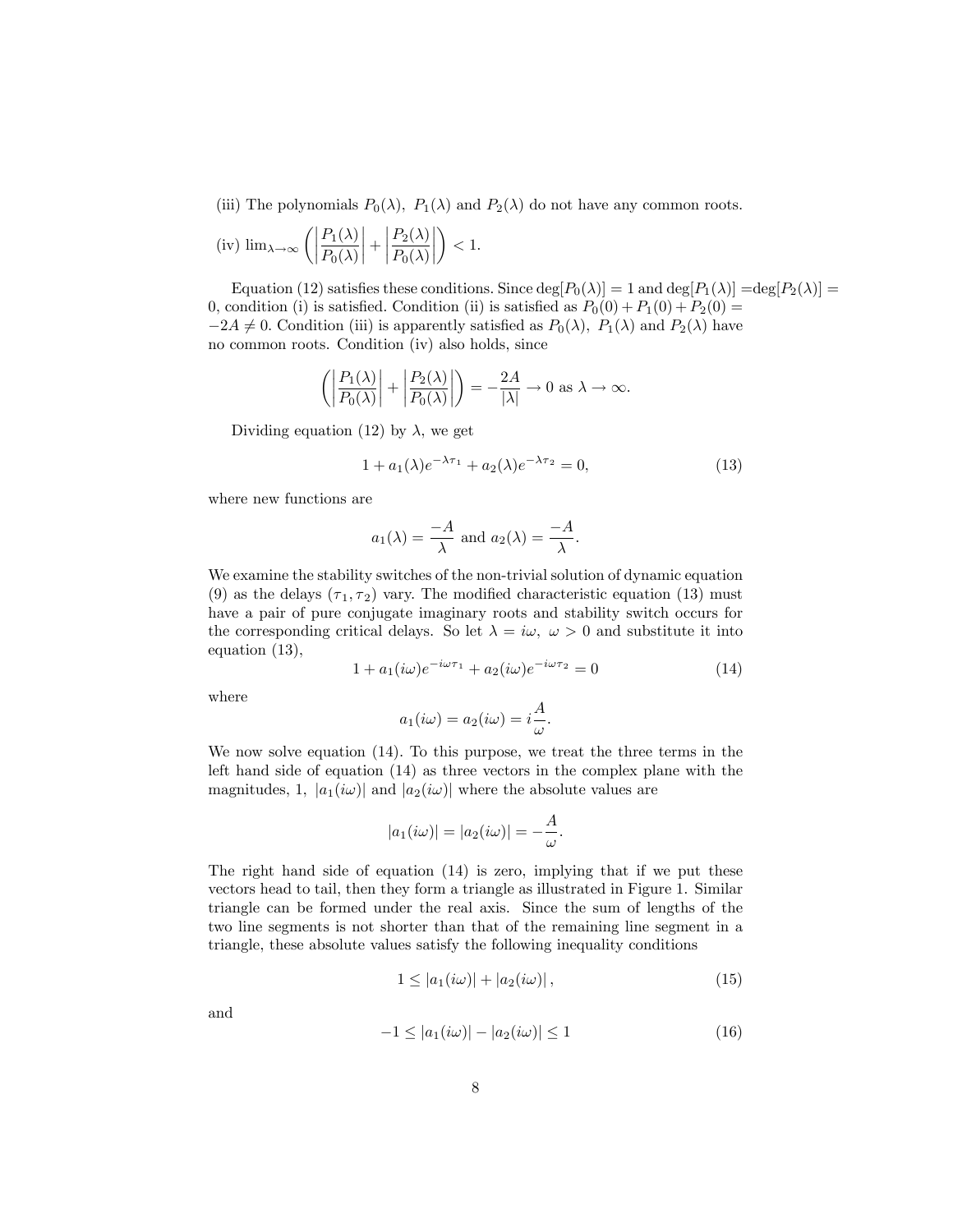

Figure 1. Triangle representation of equation (11)

Relation  $(16)$  is clearly satisfied, and  $(15)$  requires that

$$
-\frac{2A}{\omega} \ge 1 \text{ or } 0 < \omega \le -2A. \tag{17}
$$

By using the cosine rule,

$$
\theta_1 = \theta_2 = \cos^{-1} \left( \frac{1 + |a_1(i\omega)|^2 - |a_2(i\omega)|^2}{2 |a_1(i\omega)|} \right)
$$
  
=  $\cos^{-1} \left( -\frac{\omega}{2A} \right).$  (18)

Notice also that

$$
\theta_1 = \theta_2 \in \left(0, \frac{\pi}{2}\right)
$$

and

$$
\arg[a_1(i\omega)] = \arg[a_2(i\omega)] = \arg\left[i\frac{A}{\omega}\right] = \frac{3\pi}{2}.
$$

So the stability switching curves are given as

$$
\tau_1^{\pm} = \frac{1}{\omega} \left( \frac{3\pi}{2} + (2u - 1)\pi \pm \theta_1 \right) \tag{19}
$$

and

$$
\tau_2^{\pm} = \frac{1}{\omega} \left( \frac{3\pi}{2} + (2v - 1)\pi \mp \theta_2 \right) \tag{20}
$$

where both  $\tau_1$  and  $\tau_2$  are positive with all nonnegative integer values of u and  $v$ . Hence we have infinitely many stability switching curves. Some stability switching curves are illustrated in Figure 2, where the points  $(\tau_1^+, \tau_2^-)$  are shown in red color and the points  $(\tau_1^-,\tau_2^+)$  in blue.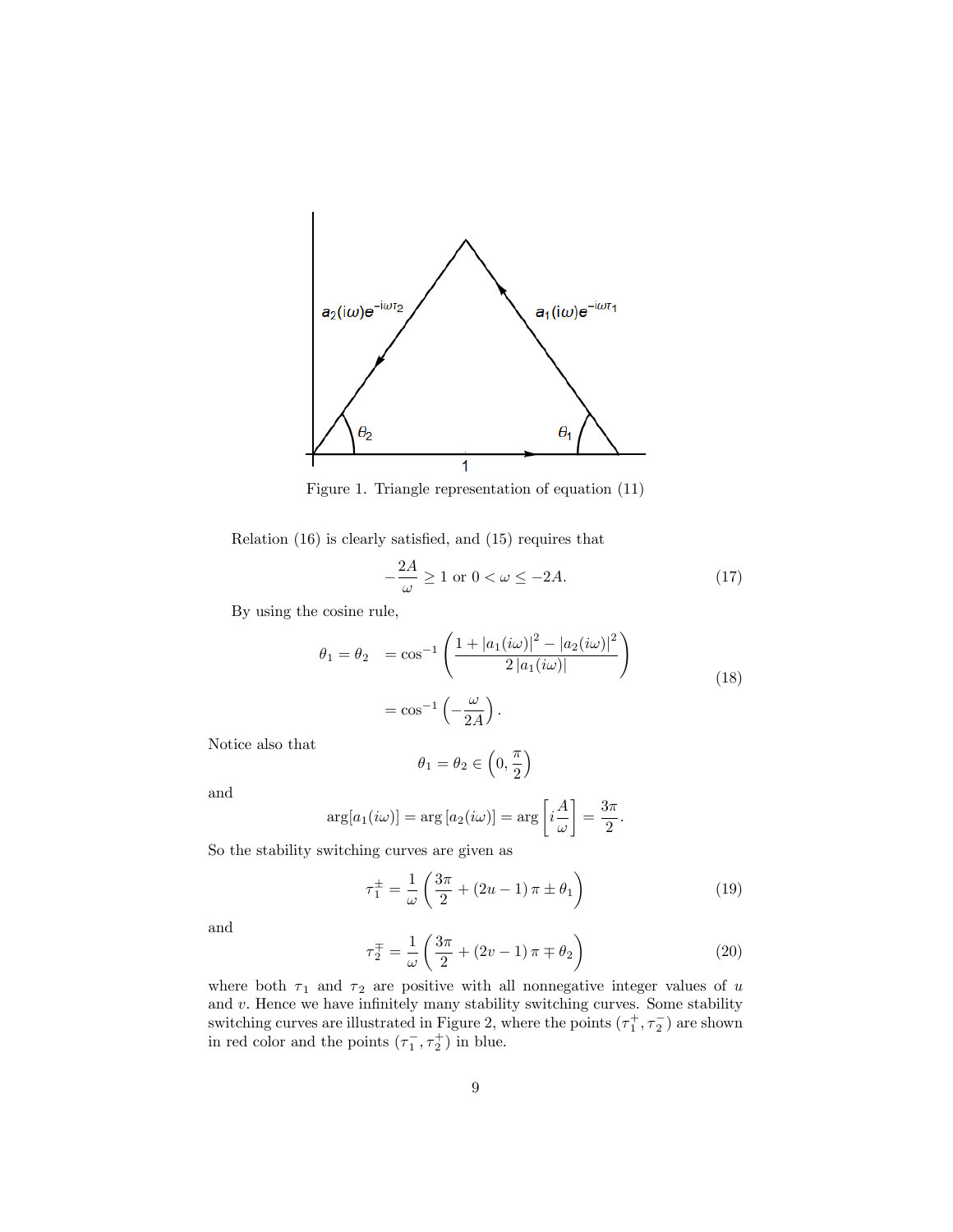

 $u, v = 0, 1, 2$ 

## 5 Continuous time dynamics II

An alternative model can be formulated from (1), if we rewrite it as

$$
x(t)-x(t-1) = -x(t-1) + \left\{ x(t-\tau_1) + K \frac{\pi(x(t-\tau_1)) - \pi(x(t-\tau_2))}{x(t-\tau_1) - x(t-\tau_2)} \right\} (\tau_1 < \tau_2).
$$
\n(21)

By using  $x(t) - x(t - 1) = \delta \dot{x}(t)$  where  $\delta > 0$  is the inertia coefficient, and replacing  $t-1$  with t with new values of  $\tau_1$  and  $\tau_2$ , we have

$$
\delta \dot{x}(t) = -x(t) + \left\{ x(t - \tau_1) + K \frac{\pi(x(t - \tau_1)) - \pi(x(t - \tau_2))}{x(t - \tau_1) - x(t - \tau_2)} \right\}.
$$
 (22)

This is a nonlinear delay differential equation, which is reduced to the difference equation (1) if  $\delta = 0$ . Its linearized version is the following:

$$
\delta \dot{x}(t) = -x(t) + (1+A)x(t-\tau_1) + Ax(t-\tau_2)
$$

with characteristic equation

$$
\delta \lambda + 1 - (1 + A)e^{-\lambda \tau_1} - Ae^{-\lambda \tau_2} = 0.
$$
 (23)

Without delay  $\tau_1 = \tau_2 = 0$ ,

$$
\lambda = \frac{2A}{\delta} < 0
$$

and the steady state is locally asymptotically stable.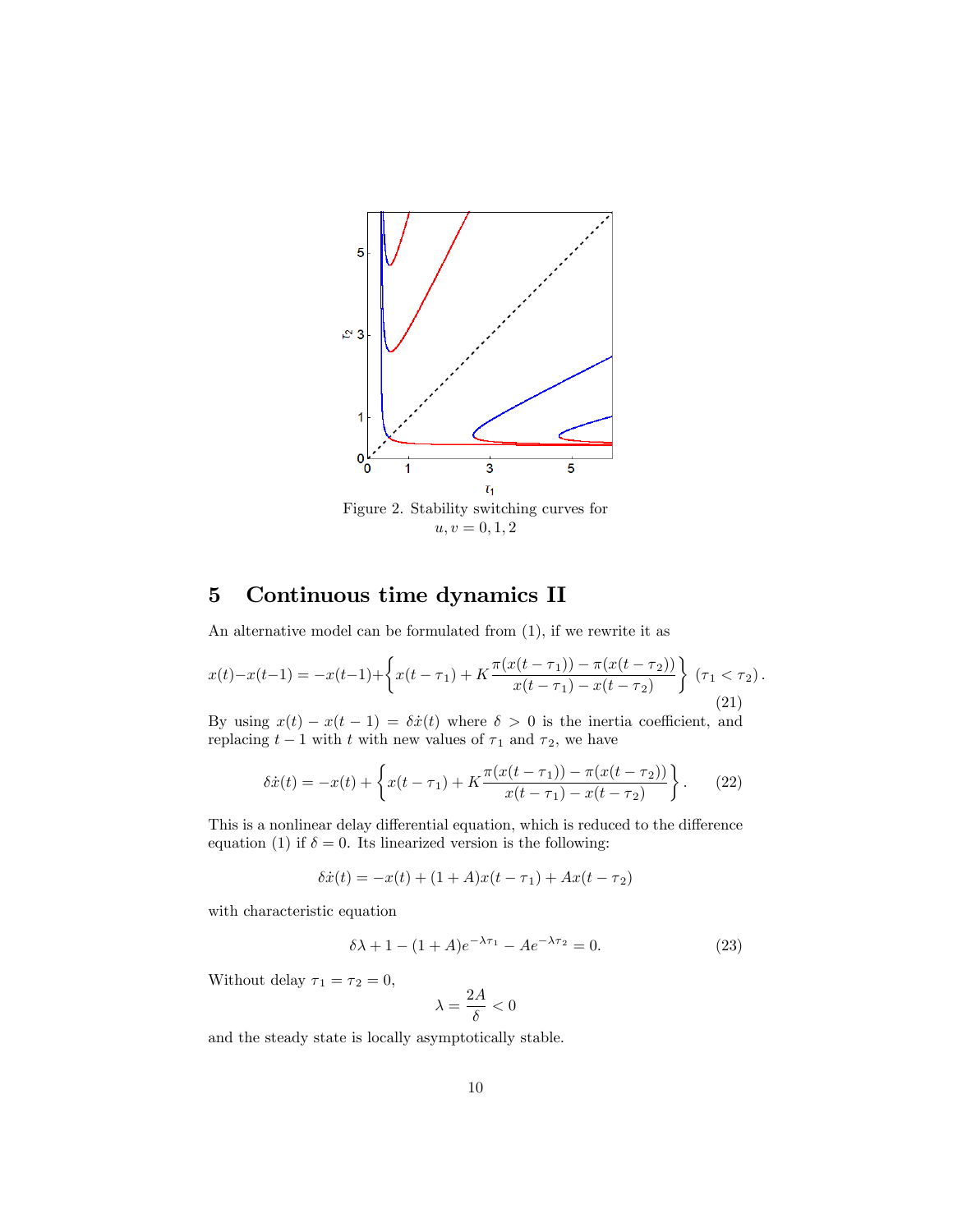In the case of delays we get again equation (13) with

$$
a_1(\lambda) = -\frac{1+A}{\delta\lambda+1}
$$
 and  $a_2(\lambda) = -\frac{A}{\delta\lambda+1}$ .

So

$$
a_1(i\omega) = -\frac{1+A}{i\delta\omega + 1} = \frac{-(1+A) + i\delta\omega(1+A)}{1 + (\delta\omega)^2}
$$

and

$$
a_2(i\omega) = -\frac{A}{i\delta\omega + 1} = \frac{-A + i\delta\omega A}{1 + (\delta\omega)^2}
$$

implying that

$$
|a_1(i\omega)|^2 = \frac{(1+A)^2 + [\delta\omega(1+A)]^2}{\left[1 + (\delta\omega)^2\right]^2} = \frac{(1+A)^2}{1 + (\delta\omega)^2}
$$

and

$$
|a_2(i\omega)|^2 = \frac{A^2 + (\delta\omega A)^2}{\left[1 + (\delta\omega)^2\right]^2} = \frac{A^2}{1 + (\delta\omega)^2}.
$$

Conditions (15) and (16) have now the forms

$$
\frac{|1+A|}{\sqrt{1+\left(\delta\omega\right)^2}} + \frac{-A}{\sqrt{1+\left(\delta\omega\right)^2}} \ge 1\tag{24}
$$

and

$$
-1 \le \frac{|1+A|+A}{\sqrt{1+(\delta\omega)^2}} \le 1
$$
\n(25)

Now we have to consider two cases:

 $(i) -1 \le A \le 0$ 

In this case (24) gives

$$
1\geq \sqrt{1+\left(\delta\omega\right)^2}
$$

which is impossible, so there is no stability switch.

**Proposition 4** If  $-1 \leq A \leq 0$ , then the steady state is locally asymptotically stable with all  $\tau_1 \geq 0$  and  $\tau_2 \geq 0$ .

 $(ii)$   $A < -1$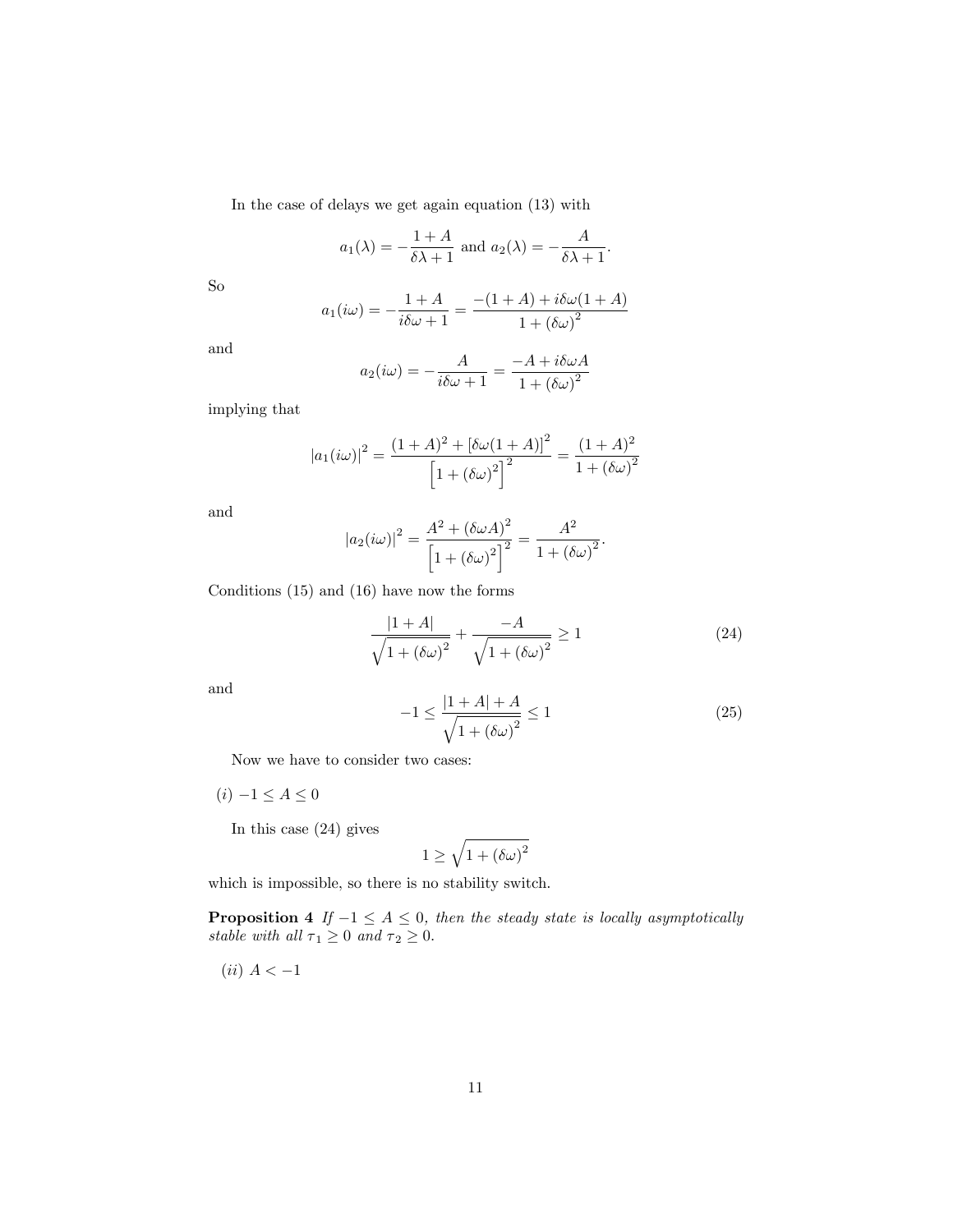This condition is equivalent to  $A + 1 < 0$ , then (24) gives

$$
-2A - 1 \ge \sqrt{1 + (\delta \omega)^2}
$$

or

$$
\omega^2 \le \frac{4A(A+1)}{\delta^2}
$$

showing that this condition holds if

$$
0 < \omega \le \frac{2}{\delta} \sqrt{A(A+1)}.\tag{26}
$$

Similarly, condition (25) has the form

$$
-1 \le \frac{-A - 1 + A}{\sqrt{1 + \left(\delta\omega\right)^2}} \le 1
$$

which always holds.

**Proposition 5** If  $A < -1$ , then stability switch might occur with all  $\omega$  values satisfying relation (26).

Similarly to the previously discussed model, based on Figure 1, the application of the low of cosine presents,

$$
\theta_1(\omega) = \cos^{-1}\left(\frac{1+|a_1(i\omega)|^2 - |a_2(i\omega)|^2}{2|a_1(i\omega)|}\right) = \cos^{-1}\left(\frac{(\delta\omega)^2 + 2(1+A)}{2|1+A|\sqrt{1+(\delta\omega)^2}}\right)
$$
\n(27)

and

$$
\theta_2(\omega) = \cos^{-1}\left(\frac{1+|a_2(i\omega)|^2 - |a_1(i\omega)|^2}{2|a_2(i\omega)|}\right) = \cos^{-1}\left(\frac{(\delta\omega)^2 - 2A}{2|A|\sqrt{1+(\delta\omega)^2}}\right).
$$
\n(28)

Notice that  $\theta_1 \in [0, \pi]$  and  $\theta_2 \in [0, \pi/2]$ , furthermore, the arguments of  $a_1(i\omega)$ and  $a_2(i\omega)$  are

$$
\arg\left[a_1(i\omega)\right] = -\tan^{-1}\left(\delta\omega\right) + 2\pi
$$

and

$$
\arg [a_2(i\omega)] = -\tan^{-1}(\delta\omega) + 2\pi.
$$

The arguments and the internal angles just obtained satisfy the following relations

$$
\pm \theta_1 = \pi - \left\{ \arg \left[ a_1(i\omega) e^{-i\omega \tau_1} \right] + 2u\pi \right\} \ (u \text{ is integer})
$$

and

$$
\mp \theta_2 = \pi - \left\{ \arg \left[ a_2(i\omega) e^{-i\omega \tau_2} \right] + 2v\pi \right\} \ (v \text{ is integer}).
$$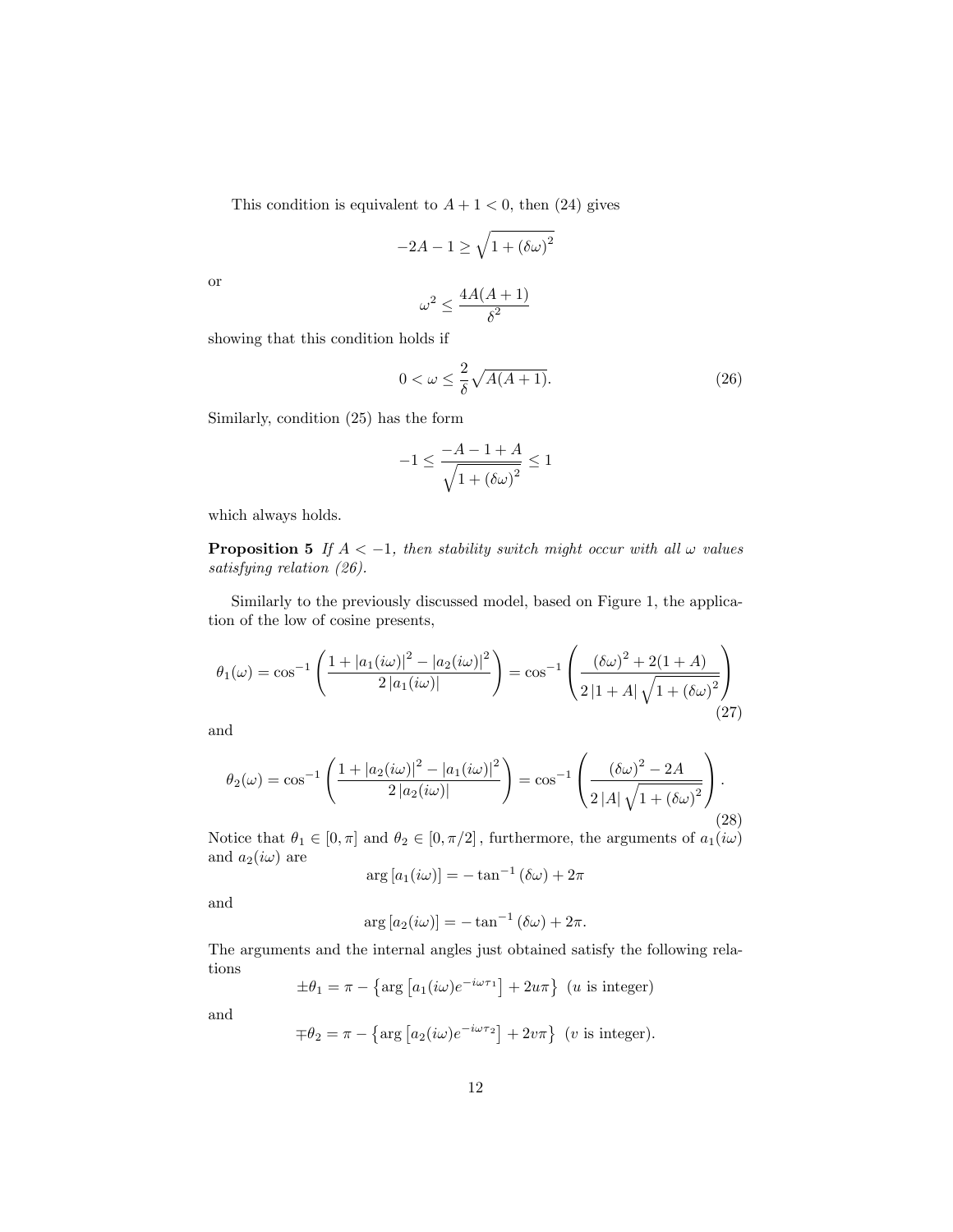Using the formula  $\arg [a_i(i\omega)e^{-i\omega\tau_1}] = \arg [a_i(i\omega)] + \arg [e^{-i\omega\tau_i}]$  for  $i = 1, 2,$ we can solve these equations for the delays,  $\tau_1$  and  $\tau_2$ ,

$$
\tau_1^{\pm} = \frac{1}{\omega} \left( \arg \left[ a_1(i\omega) \right] + (2u - 1)\pi \pm \theta_1(\omega) \right) \tag{29}
$$

and

$$
\tau_2^{\mp} = \frac{1}{\omega} \left( \arg \left[ a_2(i\omega) \right] + (2v - 1)\pi \mp \theta_2(\omega) \right) \tag{30}
$$

where u and v are integers such that both  $\tau_1$  and  $\tau_2$  are nonnegative. Similarly to the previous case, there are infinitely many stability switching curves. Some curves are illustrated in Figure 3, where the points  $(\tau_1^+, \tau_2^-)$  are shown in red color and the points  $(\tau_1^-, \tau_2^+)$  in blue.



Figure 3. Stability switching curves for  $u, v = 1, 2, 3$ 

Finally some special cases are discussed. We have already mentioned that the steady state is locally asymptotically stable if  $\tau_1 = \tau_2 = 0$ . Assume next that  $\tau_1 = 0$  and  $\tau_2 > 0$ . The characteristic equation becomes

$$
\delta \lambda + 1 - (1 + A) - A e^{-\lambda \tau_2} = 0.
$$
 (31)

At a stability switch,  $\lambda = i\omega$ , so

$$
i\delta\omega + 1 - (1 + A) - A\left(\cos\omega\tau_2 - i\sin\omega\tau_2\right) = 0.
$$

Separation of the real and imaginary parts yields

$$
-A - A\cos\omega\tau_2 = 0,
$$

 $\delta \omega + A \sin \omega \tau_2 = 0,$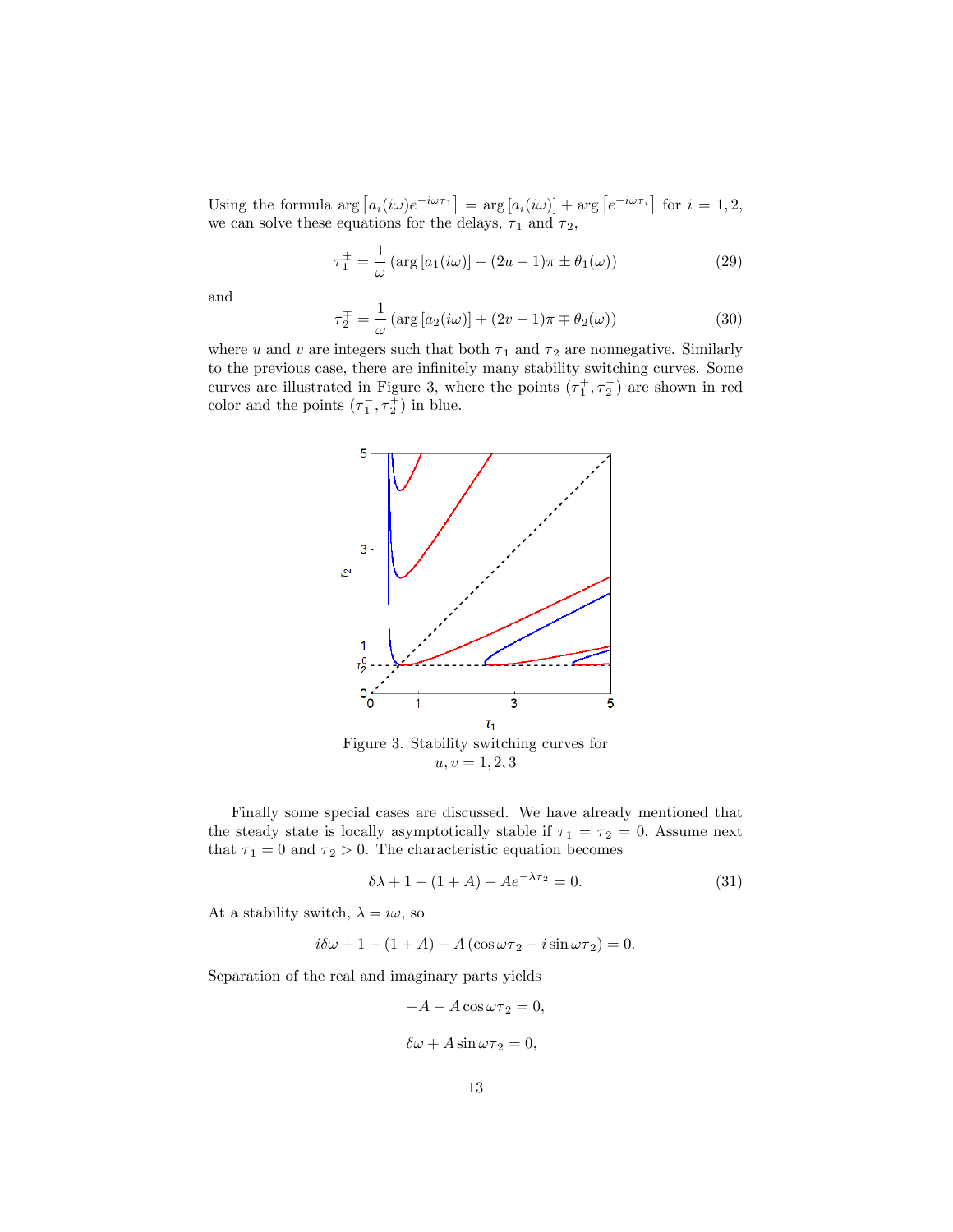where the first equation gives  $\cos \omega \tau_2 = -1$ , implying  $\sin \omega \tau_2 = 0$ . It contradicts the second equation.<sup>4</sup>

**Proposition 6** If  $\tau_1 = 0$ , then the steady state is locally asymptotically stable for all  $\tau_2 \geq 0$ .

Assume finally that  $\tau_1 = \tau_2 = \tau > 0$ . Similarly to the previous case it is easy to see that there is no stability switch. Then a one-delay characteristic equation is obtained:

$$
\delta \lambda + 1 - (1 + 2A)e^{-\lambda \tau} = 0. \tag{32}
$$

Needless to say, the steady state is locally asymptotically stable at  $\tau = 0$  (that is, when there are no delays). At any stability switch,  $\lambda = i\omega \ (\omega > 0)$ . So

$$
i\delta\omega + 1 - (1 + 2A) (\cos \omega \tau - i \sin \omega \tau) = 0.
$$

By separating the real and imaginary parts,

$$
1 - (1 + 2A)\cos \omega \tau = 0,
$$
  

$$
\delta \omega + (1 + 2A)\sin \omega \tau = 0,
$$

so

$$
\omega^2 = \frac{4A(A+1)}{\delta^2} > 0
$$

and therefore

$$
\omega = \frac{2}{\delta} \sqrt{A(A+1)}\tag{33}
$$

and the critical values of the delay are

$$
\tau_n = \frac{1}{\omega} \left[ \cos^{-1} \left( \frac{1}{1+2A} \right) \pm 2n\pi \right] \text{ for } n = 0, 1, 2, \dots \tag{34}
$$

The direction of the stability switch is obtained by selecting  $\tau$  as the bifurcation parameter and considering  $\lambda$  as function of  $\tau : \lambda = \lambda(\tau)$ . Implicitly differentiating (32) with respect to  $\tau$  yields

$$
\delta \lambda' - (1 + 2A)e^{-\lambda \tau} \left( -\lambda' \tau - \lambda \right) = 0
$$

so

$$
\lambda' = \frac{-(1+2A)e^{-\lambda\tau}\lambda}{\delta + (1+2A)e^{-\lambda\tau}\tau} = \frac{-\lambda(\delta\lambda+1)}{(\delta\lambda+1)\tau+\delta} = \frac{-\lambda^2\delta - \lambda}{\delta + \tau + \delta\tau\lambda}
$$

<sup>4</sup>Mathematically, we can examine the case of  $\tau_1 > 0$  and  $\tau_2 = 0$  in which the characteristic equation is the following:

$$
\delta\lambda + 1 - (1 + A)e^{-\lambda\tau_1} - A = 0
$$

Similarly to the previous case it is easy to see that there is no stability switch. However this case violates the assumption  $\tau_1 \leq \tau_2$ .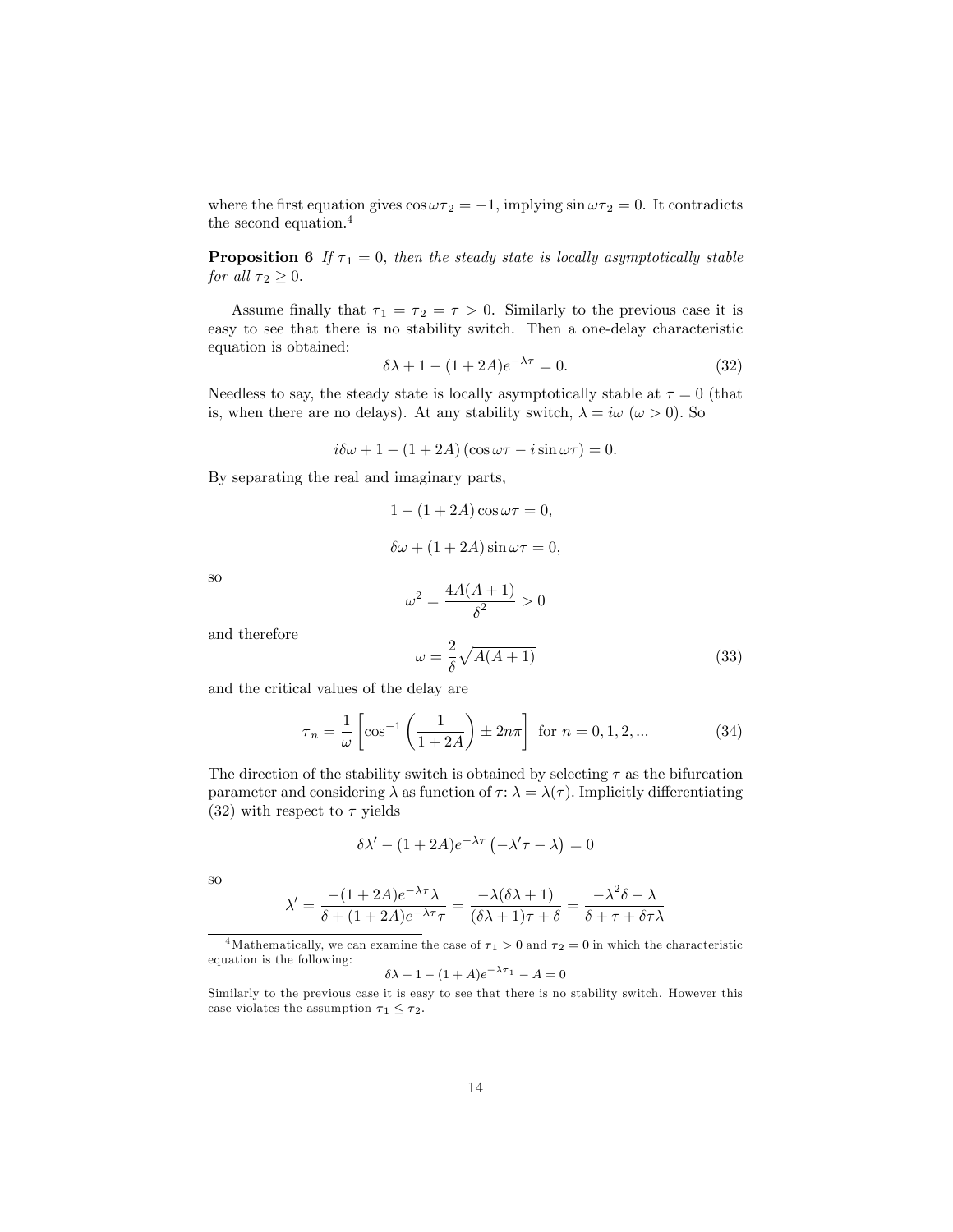where equation (32) is used. At  $\lambda = i\omega$ ,

$$
\operatorname{Re} [\lambda'] = \operatorname{Re} \left[ \frac{\omega^2 \delta - i\omega}{\delta + \tau + i\delta \tau \omega} \cdot \frac{\delta + \tau - i\delta \tau \omega}{\delta + \tau - i\delta \tau \omega} \right] = \frac{(\omega \delta)^2}{(\delta + \tau)^2 + (\delta \tau \omega)^2} > 0
$$

so the real part of  $\lambda'$  is positive. Therefore at each critical value at least one pair of eigenvalues changes the sign of its real part from negative to positive, so stability is lost at  $\tau_0$  and stability cannot be regained with larger values of  $\tau$ .

**Proposition 7** If  $\tau_1 = \tau_2 = \tau$ , then the steady state is locally asymptotically stable for  $\tau < \tau_0$ , destabilized via Hopf bifurcation at  $\tau = \tau_0$  and stability cannot be regained with larger values of  $\tau$ .

Figure 4 shows  $\tau_0$  as function of  $\delta$  with fixed value of  $A = -3/2$ . Clearly with any value of A the graph is always an increasing linear function. The stability region in the  $(\delta, \tau)$  space is under this line.



Figure 4.  $\tau_0$  as function of  $\delta$ 

Figure 5 shows  $\tau_0$  as function of A with fixed  $\delta = 1$ . The stability region in the  $(A, \tau)$  space is under this curve.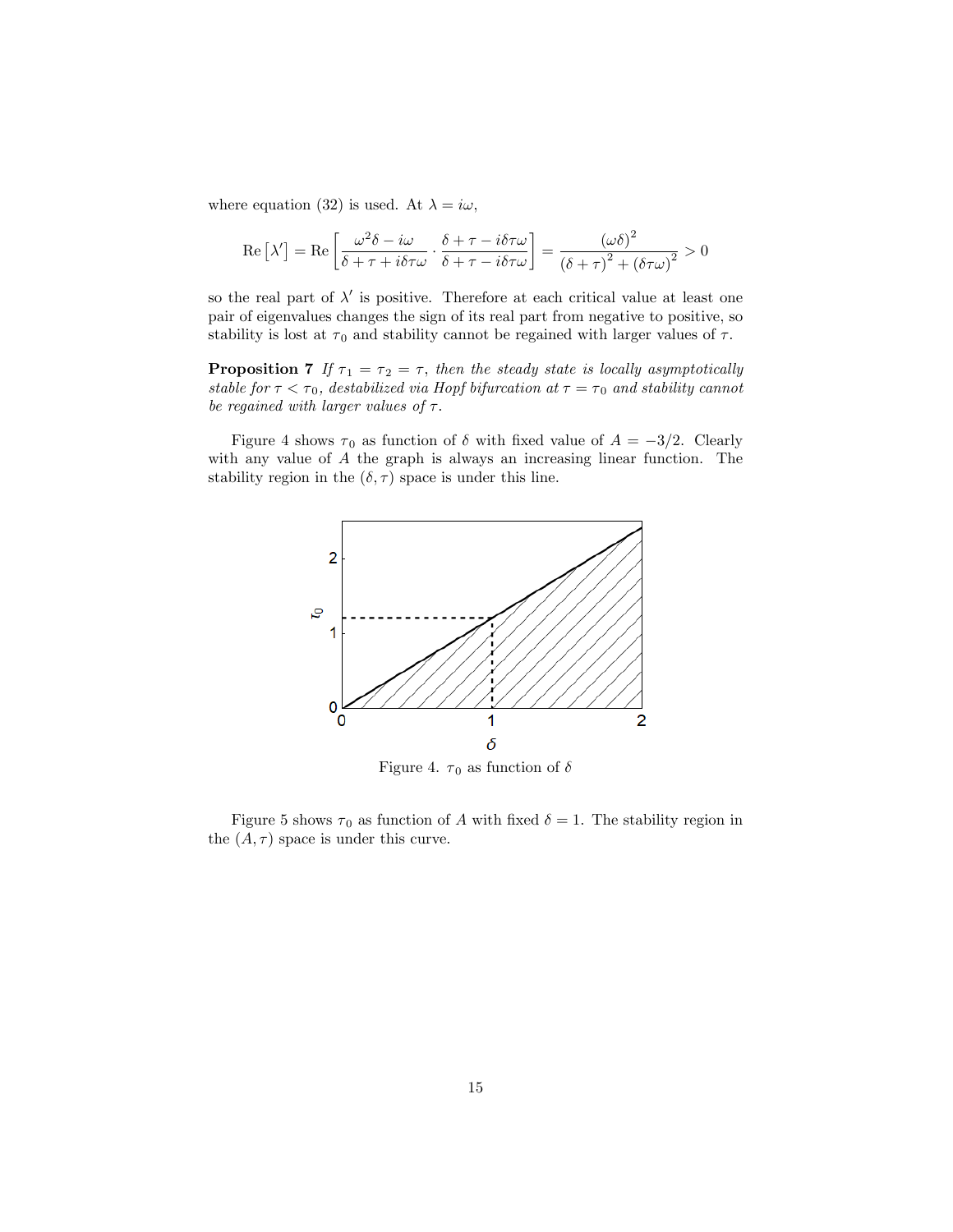

Figure 5.  $\tau_0$  as function of  $A < -1$ 

### 6 Concluding Remarks

In this paper gradient adjustment process was introduced in a monopoly, when the firm does not have an analytic form of its profit function, but is able to observe the actual profit at any time. The marginal profit was approximated with a simple finite difference formula based on two past profit observations leading to dynamic models with two time delays. Assuming discrete time scales first, a general stability condition was derived and applied to special cases giving the same special stability conditions which are known from the literature. Two different continuous dynamics were then introduced and analyzed. The first was a simple modification of the discrete model, the other included an inertia coefficient with the derivative of the output trajectory. Without delays both systems are locally asymptotically stable, and stability can be lost with increasing positive values of the delays. The stability switching curves were derived and illustrated in both cases.

In approximating the marginal profit a very simple differentiation formula was used. However more sophisticated formulas could provide better approximations with increased numbers of delays. It is an interesting task to see how the more sophisticated differentiation formulas alter the stability conditions.